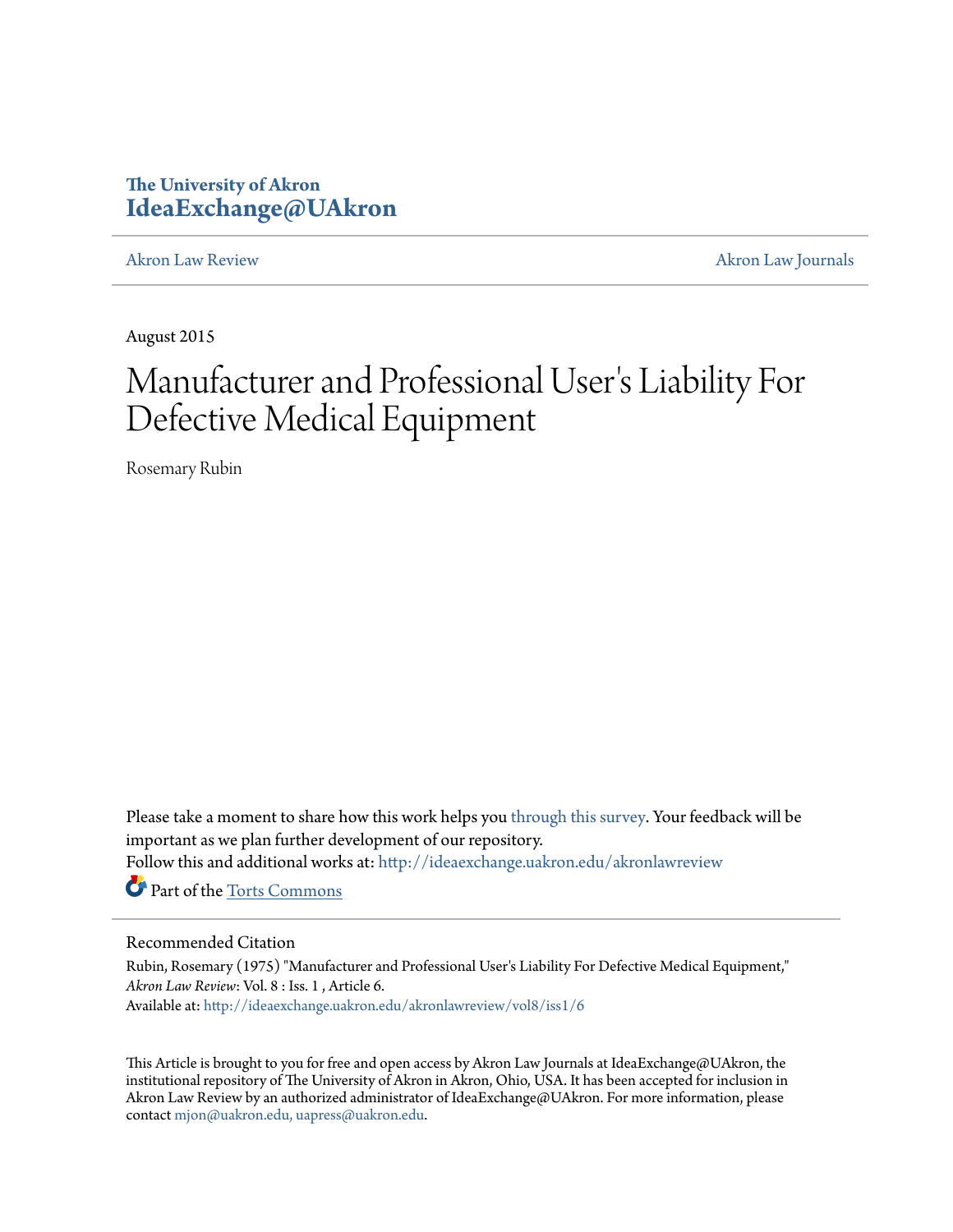# **MANUFACTURER AND PROFESSIONAL USER'S** LIABILITY FOR DEFECTIVE **MEDICAL EQUIPMENT**

# **ROSEMARY RUBIN\***

# **INTRODUCTION**

**N THE FIELD** of products liability the modem trend seems to be moving toward complete consumer protection. This usually means extending the liability to reach the ultimate manufacturer with whom the defective product originated. This trend has led to the erosion of privity requirements to a great degree. Under the theory of strict liability, the seller<sup>1</sup> is held strictly liable for any unreasonably dangerous products which he places on the market in that dangerous condition.<sup>2</sup> Strict liability affords extra protection for innocent consumers whether in privity or not and without the burden of showing an actual negligent act.

One particular area of product liability, however, has been slow to accept strict liability. In the field of medical devices and equipment the courts seem reluctant to find liability without a clear showing of negligence, whether the defendant is the doctor, the hospital, or the manufacturer of the product. In this paper the focus **will** be on the emerging law in this area regarding medical equipment made only for use **by** experts, including nurses, doctors, dentists, anesthesiologists, emergency personnel and hospitals. The discussion will exclude blood and drug cases for these lead to conclusions of their own. The concentration will instead be on needles, scalpels, intermedulary pins, pacemakers, X-ray equipment, and other hospital machines used for the care of patients. Such equipment, **by** its very nature, is complex and beyond the scope of the layman's ability to use. This creates problems of privity since the injured party is almost never the buyer of the product in any sense. The warnings and warranties involved with such products, since they extend only to the experts who are often expected to know how to use these products, also create problems in interpretation for the courts.

The special need for these products, too, arouses the cautious attitude of the courts.3 Their use is required in life saving and healing operations,

**<sup>\*</sup>J.D.,** University of Akron, School of Law.

**<sup>1</sup>** Case law has defined *seller* broadly to include anyone who places an article in the stream of commerce. *See, e.g.,* Greenman v. Yuba Power, **59** Cal. **2d 57, 377 P.2d 897, 27** Cal. Rptr. **697 (1962). 2 RESTATEMENT (SECOND) OF TORTS** § 402A **(1965).**

**<sup>3</sup>**Swartz, *Product Liability: Manufacturer's Responsibility for Defective or Negligently Designed Medical and Surgical Instruments,* **18 DEPAuL L. Rav.** 348 **(1969)** [herein- **.gter** cited as Swartz].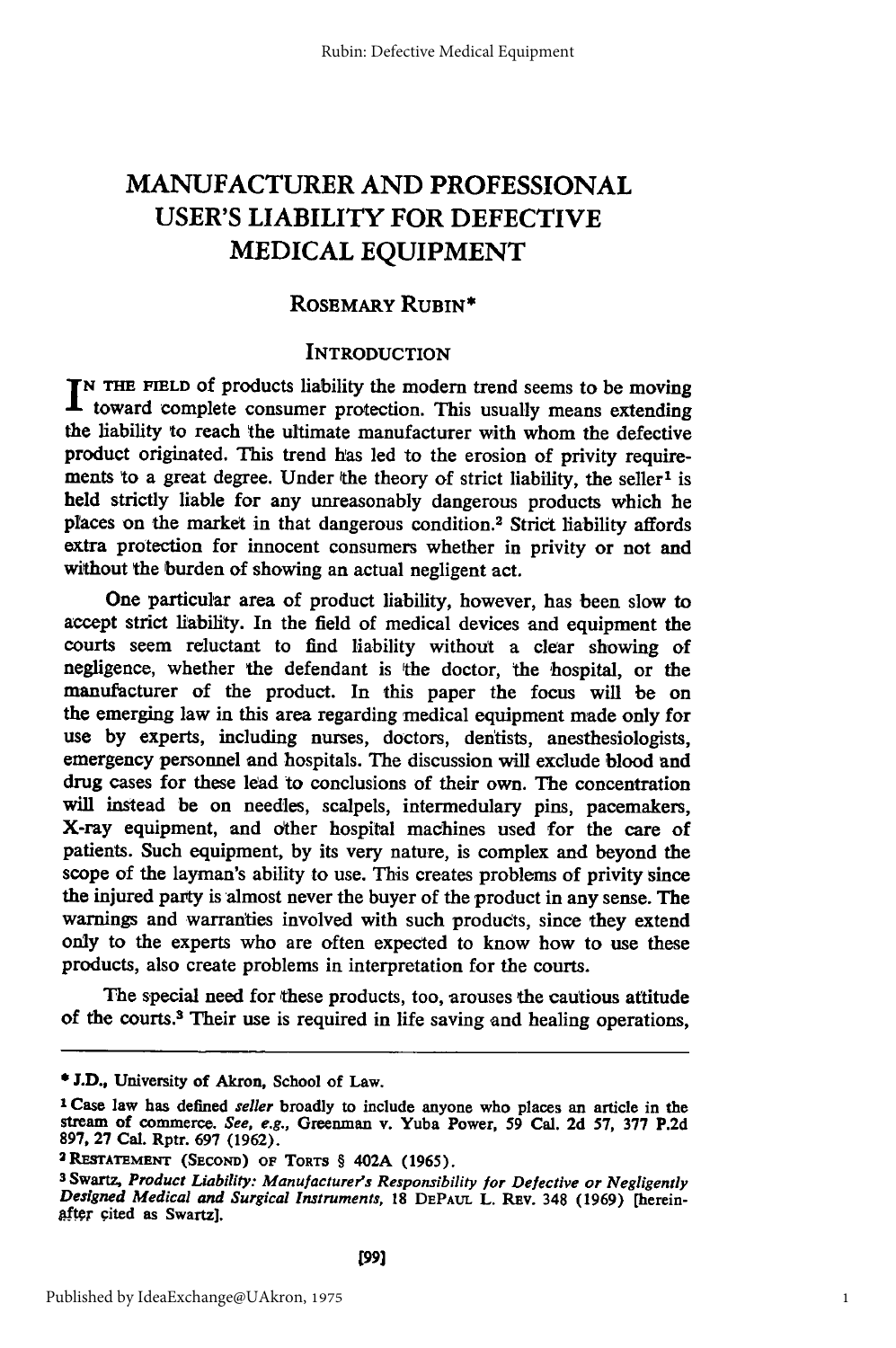100

**[Vol. 8:1**

often in emergency situations. The great healing potential lies in sharp contrast to the immeasurable harm done when machines such as these fail. These products come into intimate contact with the human body and its vital functions. The injury caused **by** a defective surgical needle, which breaks, is indeed great; but the patient usually survives in such a situation, so it is minor compared to the destruction caused **by** a defective surgical drill or artificial pacemaker.<sup>4</sup>

Doctors likewise stress the need for such equipment and point out that often they too are unaware of possible defects. The medical profession looks to the manufacturers to provide safe equipment for them to use. Louis Orkin, M.D., in an address to the Session on Anesthesiologists 'at the 117th annual convention of the American Medical Association, illustrated the need for strict standards imposed on doctors and manufacturers.<sup>5</sup> He claims that manufacturers have been resistant in the past to attempts to make this type of equipment safer, and doctors have been lax because of their dependence on the manufacturers to supply this equipment.<sup>6</sup> But human life must come first.

# **PROFESSIONAL'S** USER'S LIABILITY

Doctors should be concerned about the problem for indeed recovery for the injured patient is often sought against them. When a patient is injured during a medical procedure, he does not stop to think what caused the injury. He looks to the doctor, whom he sought for healing, and lays the blame there. Even if he does think to look to the manufacturer for recovery, the manufacturer is often hard to locate<sup>7</sup> or insulated from suit **by** jurisdictional or procedural barriers.8 The actions against the doctor, however, at least in the past, had to be based on malpractice which is a negligence action. Mere showing of an accident or injury was not enough.9 The standard of care for malpractice is usually very difficult to prove, whether a defective product is involved or not. **A** doctor is only

**<sup>9</sup>***E.g.,* Hine v. Fox, **89** So. **2d 13** (Fla. **1956).**

*<sup>41</sup>d.* at 349. Swartz points out that the great potential for healing often overshadows the equally great potential for harm. He warns that in this line of rapidly evolving product liability law, attorneys must be aware that there is nothing sacrosanct about the specialized tools called medical or surgical instruments.

**<sup>5</sup>** Orkin, *Responsibility of Manufacturers and Consumers,* **206 J. AMER. MED. ASSN. 2888 (1968).**

**<sup>6</sup>** *Id.* at **2889.** Dr. Orkin draws an analogy between medical equipment and automobiles. He states that the public will not accept a faulty car or driver. He questions why standards are apparently lower for medical equipment.

*<sup>7</sup> See* Magrine v. Spector, **100 N.J.** Super. 223, 241 **A.2d 637 (1968),** *aff'd,* **53 N.J.** Super. 259, **250 A.2d 129 (1969);** Magrine v. Krasnica, 94 **N.J.** Super. **228, 227 A.2d 539 (1967).** There was nothing to indicate who manufactured the product anywhere in the doctor's records. Tracing the origin of the needle proved to be impossible.

<sup>8</sup> See Repass v. Kileket X-Ray Corp., 212 F. Supp. 402 (N.J. 1962) (statute of limitations had run); Gill v. Surgitool, Inc., 256 Cal. App. 2d 583, 64 Cal. Rptr. 207 (1967) (manufacturer not doing business in the state).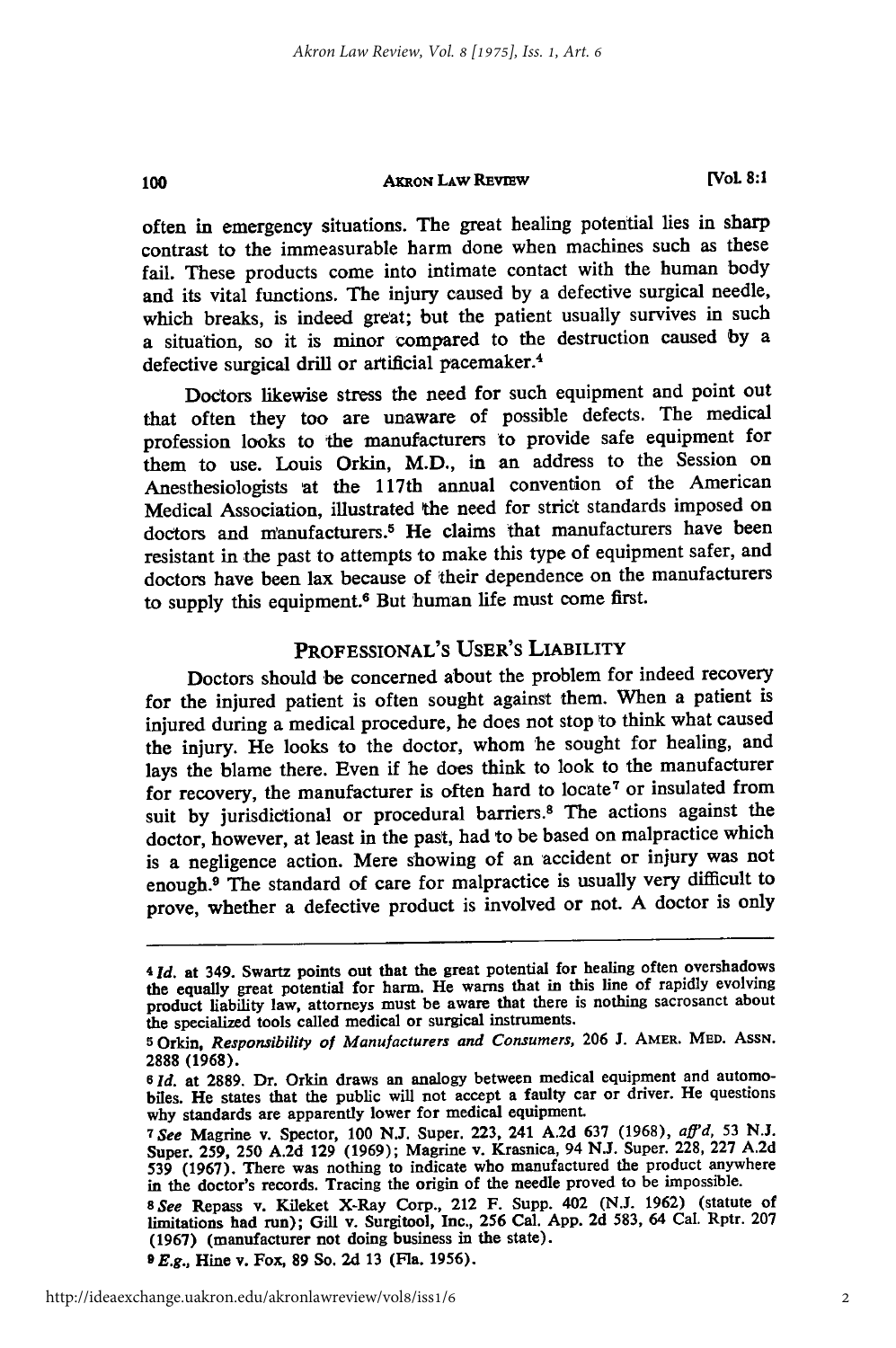#### **DEFECTIVE MEDICAL EQUIPMENT Fal. 1974]**

held to the reasonable standard of professional skill and care in his locale and at the present state of the art.1° While this is fairly broad in scope today, still negligence of a professional cannot be proven without expert testimony offered by comparable professionals.<sup>11</sup> This is often impossible to procure for trial since doctors are reluctant to testify against each other. Often, too, these "errors" are not bad medical practice, but merely human failings for which a doctor is not liable unless he was negligent. Without this proof, the mere showing that an accident happened will not carry the burden for a malpractice action, either against a doctor or a hospital.<sup>12</sup> And as yet the courts have not seen fit to impose strict liability on a doctor for failure of or defect in his equipment.<sup>13</sup>

Under a negligence theory there are cases where recovery was obtained against hospitals and doctors using defective equipment. It goes almost without saying that where there is misuse of the product, the hospital or doctor is liable. Also, where there is actual knowledge of the defect, liability is imposed for the continued use. In *Shepherd v. McGinnis,'4* the plaintiff developed an infection due to contaminated sutures furnished by the hospital and used by the doctor. The doctor used this product many times before and had experienced similar problems with it. Evidence at trial showed that the doctor and the hospital had even informed the manufacturer of the product of the problems, and thereafter the sutures were removed from use. However, similar sutures, made by the same manufacturer and packaged in the same way, which according to the doctor was the cause of the trouble, were used again with the same type of infection developing. Therefore, since actual knowledge **of** the defect was shown on the part of the doctor and the hospital, their continued use constituted malpractice; and the plaintiff recovered.<sup>15</sup>

A somewhat related area of duty resting on the doctor and the hospital is the duty of care in the selection of materials and products. In *Phillips v. Powell,'6* a very old products liability case, the injury resulted

14257 Iowa 35, 131 N.W.2d 475 (1964).

<sup>10</sup>Wharton v. Warner, 15 Wash. 470, 135 P. **235 (1913).**

**<sup>11</sup>** For discussion of malpractice of doctors and hospitals relating to medical equipment see 35 A.L.R.3d 1068 (1971).

<sup>12</sup>In Hine v. Fox, **89** So. 2d 13 (Fla. 1956), the court held that in cases involving charges of malpractice against professionals, negligence will not be presumed, but must be proved. The court also stated that the doctrine of *res ipsa loquitur* did not apply in malpractice cases. 89 So. 2d at 16. *Accord,* Magrine v. Krasnica, 94 N.J. Super. 228, 227 A.2d 539 (1967); Payne v. Garvey, 264 N.C. 593, 142 S.E.2d 159 (1965). *1 <sup>3</sup> See* Magrine v. Krasnica, 94 N.J. Super. 228, 227 A.2d 539 (1967).

<sup>15</sup> The rationale behind this decision is no doubt sound. No professional user should be held liable without fault for a product he has no control over at the manufacturing stage. This risk rightly falls to the manufacturer who has the ability to control the production process.

**<sup>16</sup>** 210 Cal. **39, 290** P. 441 **(1930).**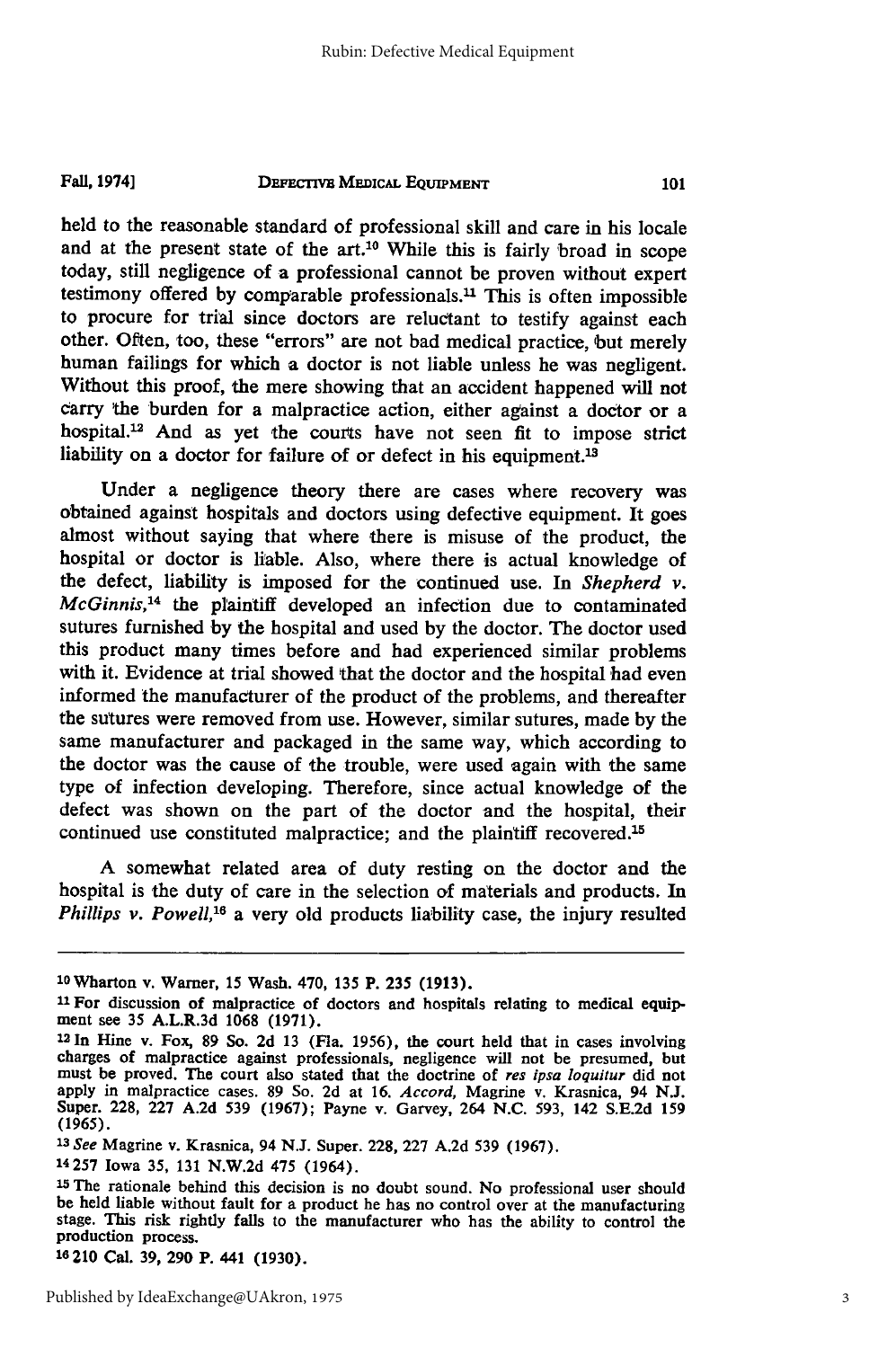102

**[Vol 8:1**

from the breakage of **a** scalpel during a tracheotomy. The doctor admitted that the type he used was not the proper one for this particular operation. His failure to select and use what he knew or should have known was the right instrument was held to be negligent malpractice. Today, however, with such complex instruments the doctors may not be able to determine a good or **A** defective product; and, thus, their duty in selection is somewhat more limited. As long as reasonable standards of the profession are met, the doctor is not negligent.<sup>17</sup>

Doctors and hospitals do have a duty to inspect the equipment they use and provide for the care of patients. For the doctor, this duty generally extends only to patent or discoverable defects.<sup>18</sup> For the hospital, however, the rule is stricter; the hospital is often held liable for less obvious defects, particularly where there is a duty to inspect and maintain the equipment.'<sup>9</sup> Two cases, *South Highlands Infirmary v. Camp<sup>20</sup>*and *Nelson v. Swedish Hospital*,<sup>21</sup> serve excellently to illustrate this distinction.

*In South Highlands* the surgical instrument was not furnished directly to the patient, but to another employed **'by** the patient, to be used in the treatment of the patient. The defect in the equipment was latent, and the evidence adduced from a surgeon who testified on behalf of the infirmary revealed that it was not standard practice for a surgeon, before performing an operation with a surgical instrument, to dismantle the instrument or machine to look for defects.<sup>22</sup> Thus, it would appear that where the defect is latent, the doctor can rely on the hospital to furnish safe equipment.

In *Nelson* the breach of duty likewise was in the failure to inspect and provide safe equipment. There, however, the defect was not hidden. The defect was a loose bolt which caused the head of an X-ray machine to fall on the plaintiff. Had any care been exercised, the defect would have been noticed; the manufacturer's representative could then have been called in to repair it as the contract called for. In finding both the hospital and doctor negligent, the court pointed out that the machine's constant usage over a three-year period, sometimes involving as many as six

<sup>17</sup>Ball v. Mallinkrodt Chem. Works, **53** Tenn. **App. 218, 381 S.W.2d 563** (1964). Plaintiff alleged that the doctor used a product that he knew might cause bad side effects without warning her. However, the particular product, a contrast agent, was well regarded in the profession and did have a "low toxicity" relative to other similar products as the warnings stated. Thus the doctor was exonerated; his selection of the product was reasonable **by** professional standards and not deemed to be negligent.

**<sup>1</sup>a** South Highlands Infirmary v. Camp, **279** Ala. **1, 180** So. **2d** 904 **(1965).** Early cases had held doctors liable for latent defects as well. *E.g.,* Tennant v. Barton, 164 Wash. **279,** 2 **P.2d 735 (1931).**

*IDSee* Nelson v. Swedish Hospital, 241 Minn. **551,** 64 **N.W.2d 38** (1954).

**<sup>20279</sup>** Ala. **1, 180** So. **2d** 904 **(1965).**

<sup>21241</sup> Minn. **551,** 64 **N.W.2d 38** (1954).

**<sup>22279</sup>** Ala. **1, 6, 180** So. **2d** 904, **907-08 (1965).**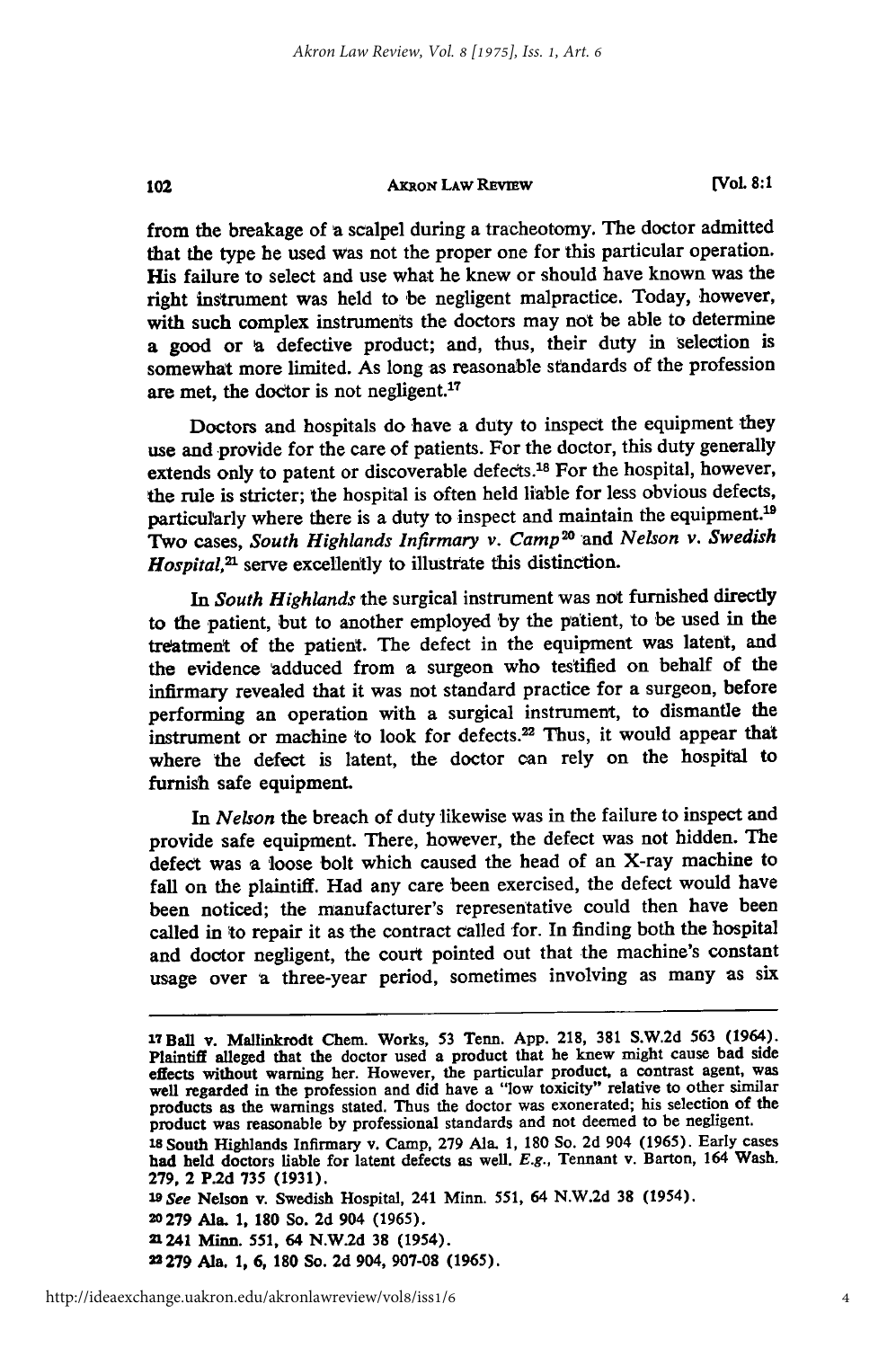#### **DEFECTIVE MEDICAL EQUIPMENT Fall, 1974]**

treatments daily, would, of itself, give cause to a reasonable person for inspecting the machine at periodic intervals.<sup>23</sup>

*In Rose v. Hakim24* the hospital was held liable for the permanent brain damage of an infant which resulted from the negligence of the hospital employees and the defective equipment used. The infant suffered a cardiac arrest during a tonsillectomy which, because of a defect in the monitoring device, went partially undetected and resulted in the permanent brain damage. The court's opinion does not specify exactly what type of defect was involved, nor does it specify the hospital's duty with respect to the equipment which the hospital used.25 There is no mention in the case whether or not the defect was discoverable, nor whether proper inspection had been done. But it appears from the discussion of the facts that the mere use of defective equipment in this instance caused the hospital to be liable for the resulting injury. This case is indeed extreme, perhaps because of the additional negligence of the nurses and the nature of the injury. Whether mere use of defective equipment without some other negligence or breach of duty as well would result in holding a hospital liable in another circumstance is still doubtful. This case comes as close to holding a hospital strictly liable for its use of defective machinery as any could without specifically saying **so. <sup>26</sup>**

Other courts, however, have specifically refused to extend the concept of strict liability to a hospital as a supplier of defective equipment. In *Silverhart v. Mount Zion Hospital,27* a needle which was furnished for the doctor's use **by** the defendant hospital broke in the patient during a hysterectomy and became lodged in her pelvic region. Applying the *Greenman v. Yuba Power28* definition of "seller," plaintiff sought to extend strict liability not only to the one who actually sold the product, but also to the one who brought it in contact with the injured party. Even though the hospital was really a buyer **of** the product, in its relation to the patient, it was also a supplier. This theory had earlier been unsuccessful against a dentist in *Magrine v. Krasnica.<sup>29</sup>* The Silverhart court again

**<sup>23</sup>** 241 Minn. **551, 558,** 64 **N.W.2d 38,** 43 (1954).

<sup>2 4</sup>Rose v. Hakim, **335** F. Supp. 1221 **(D.D.C. 1971).**

**<sup>25</sup>**The general rule seems to be that the equipment furnished **by** a private hospital for a patient's use should be reasonably fit for the uses and purposes intended<br>under the circumstances, and where a hospital furnishes defective equipment to<br>a patient who, because of such defective equipment suffers inju

South Highlands Infirmary v. Camp, **279** Ala. **1, 5, 180** So. **2d** 904, **907 (1965).**

**<sup>26</sup>**Note that the negligence in Rose v. Hakim was *not* related to the product at all, yet the court does not dismiss the allegation that the defective equipment was at least a partial cause of the injury. Note also that the holding was not based on the theory that the hospital was a "supplier," and hence a seller under the doctrine of Greenman v. Yuba Power, **59** Cal. **2d 57, 377 P.2d 897, 27** Cal. Rptr. **697 (1962).**

<sup>2720</sup> Cal. **App. 3d** 1022, **98** Cal. Rptr. **187 (1971).**

**<sup>2859</sup> Cal. 2d 57, 377 P.2d 897, 27** Cal. Rptr. **697 (1962).**

**<sup>2994</sup> NJ.** Super. **228, 227 A.2d 539 (1967).**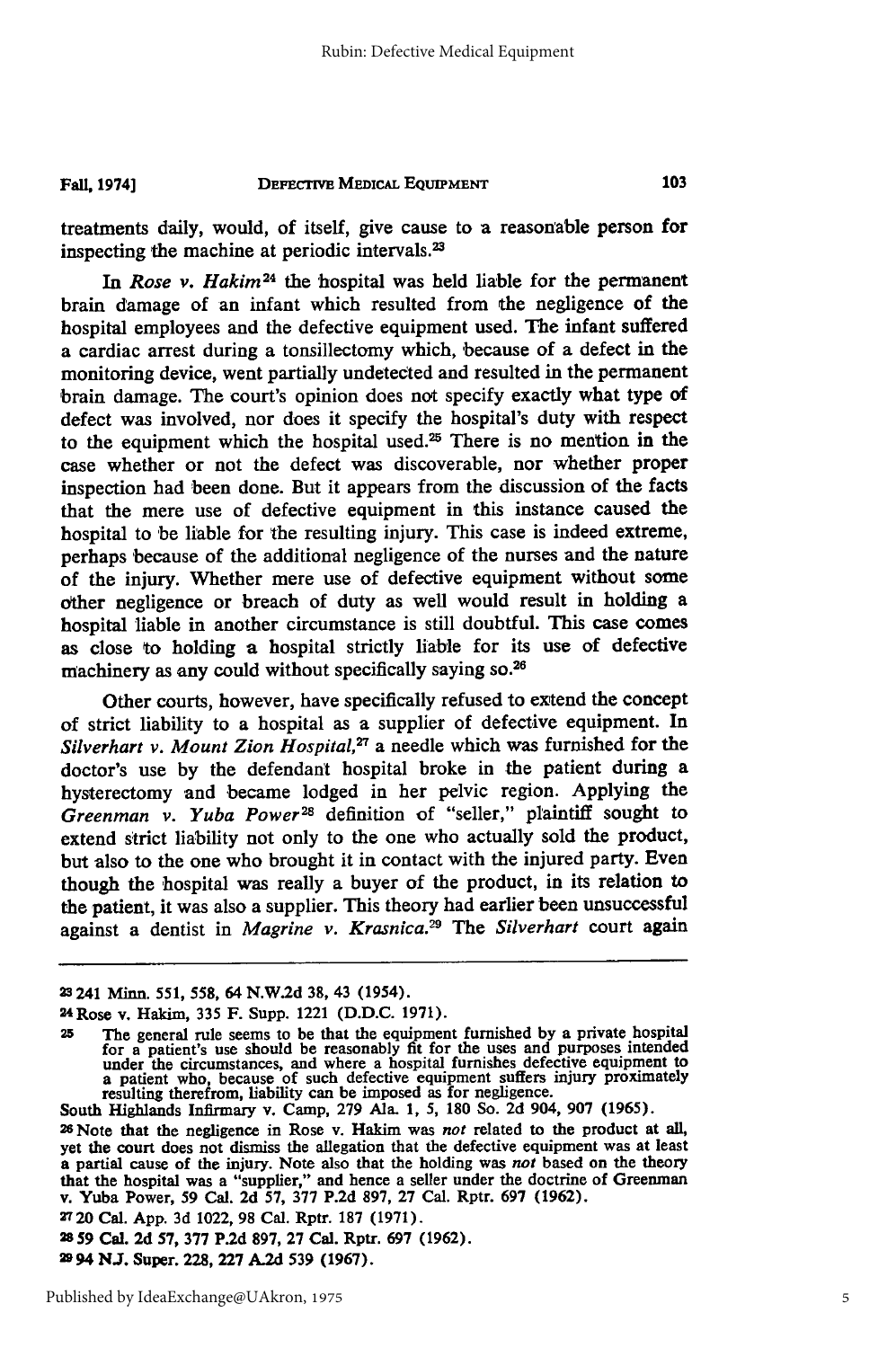**[Vol. 8:1**

declined to impose strict liability on one who was not in some way related to the process of production. Like the dentist in *Magrine,* the court held that the hospital was merely a user, not a seller as that term was broadly defined in *Greenman v. Yuba Power.*

One commentator has criticized the *Silverhart* decision, claiming that the California court based its decision on the outdated sales-service distinction.30 This distinction refers to the difference in treatment given warranties accompanying a sale of goods vis-à-vis the treatment given to warranties accompanying a sale of services.<sup>31</sup> Although early product liability cases stressed this distinction, erosion came quickly, first in the preparation and sale of food cases, thence in other service transaction cases.<sup>32</sup> The courts, however, still seem to draw the line prior to holding professionals-doctors, dentists, etc.-strictly liable for services rendered.<sup>33</sup> Perhaps this is logical in light of the great need for their services. But Russell argues that the sales-service distinction is potentially arbitrary.<sup>34</sup> Comparing *Newmark v. Gimbels35* with *Magrine v. Krasnica3 6* and *Silverhart v. Mt. Zion Hospital*,<sup>37</sup> he criticizes what he calls the special protection given to the medical profession.38 **In** *Newmark* the plaintiff recovered for injuries resulting from defective hair dye provided **by** defendant as a part of the services. Whereas in *Magrine* the plaintiff failed to recover from a dentist for injuries resulting when a needle broke in the plaintiff's mouth. Likewise, in *Silverhart,* the plaintiff failed to recover from a doctor for injuries resulting when a needle broke in the patient during a hysterectomy and became lodged in her pelvic region. **If** a plaintiff can recover against a beautician for a service-related injury,

104

*<sup>3</sup> OSee Russell, Product* **and the Professional: Strict Liability in** *the Sales-Service* Hybrid Transaction, 24 HASTINGS L.J. 111, 123-25 (1972) [hereinafter cited as Russell]. *Slid.* at 111-12. For a discussion of this concept and its application to product liability law see Farnsworth, *Implied Warranlies of Quality in Non Sale Cases,* **57 COLUM.** L. REv. *653* **(1957).**

S2Russell, *supra* note **30,** at **116-18.**

*<sup>3</sup> See, e.g.,* Cutler v. General Electric, 4 **UCC** REp. SEav. **300** (N.Y. Sup. Ct. **1967)** (case against the doctor and hospital summarily dismissed because of the sales-service distinction).

<sup>34</sup>In *Silverhart v. Mt. Zion Hospital,* a **1971** California appellate case, the court demonstrated the potential arbitrary qualities of the sales-service distinction, stating that the hospital would be subject to strict liability if the product supplied was "not integrally related to its primary function of providing medical services...." To illustrate, the court noted that had the patient been injured **by** a product purchased from the hospital gift shop, recovery based on strict tort liability would not be possible. This distinction ignores the fact that reliance on gifts from the hospital's shops is far less and the opportunity to inspect for defects far greater than the shops is far less and the opportunity to inspect for defects far greater than the reliance and opportunity for inspection afforded a party injured by defective surgical instruments used in the course of the hospital's norm **30,** at **127.**

**<sup>35</sup>** 54 **N.J. 585, 258 A.2d 697 (1969).**

**<sup>36</sup>**94 **NJ.** Super. **228,227 A.2d 539 (1967).**

**<sup>3720</sup>**Cal. **App. 3d 1022,98** Cal. Rptr. **187 (1971).** *<sup>3</sup>*

*s8 Russell, supra* note **30,** at **131-32.**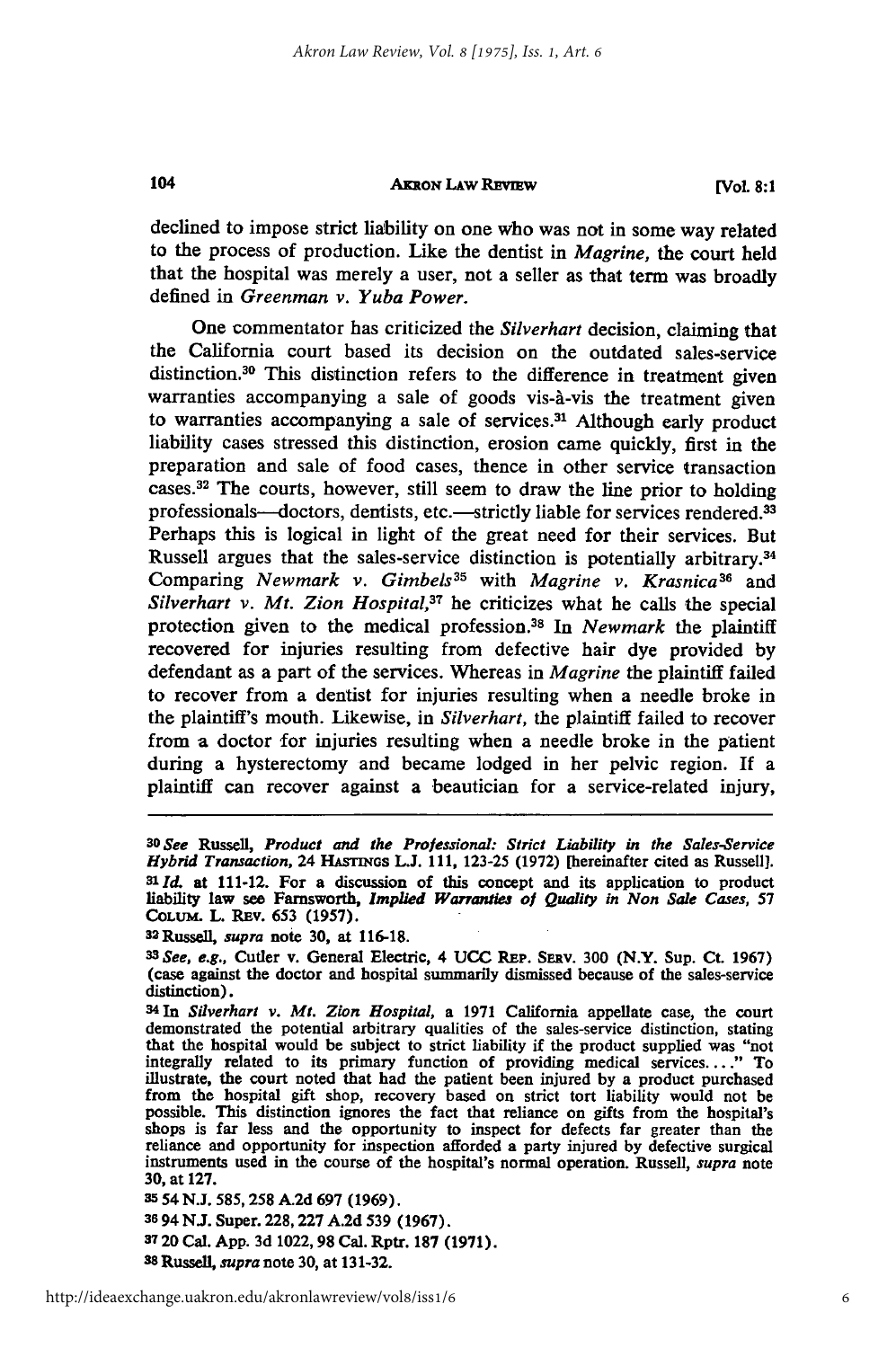#### **DEFECrIvE MEDICAL EQuipMENT Fall, 1974]**

cannot the same reasoning be used to impose liability on a doctor or dentist for similar service-related injuries?

The dissenting judge in *Magrine v. Spector*<sup>39</sup> also argued that strict liability should fall on the professional, who, in turn, is able to spread the cost of the risk out with adequate insurance. Malpractice insurance, however, has already reached exorbitant proportions and the exorbitance is reflected in equally high medical fees; but if the trend continues in the direction of imposing strict liability on doctors, insurance may become the only answer.

On the other hand, while the *Silverhart* court's reasoning may be arbitrary and a thinly veiled attempt to insulate medical professionals from strict liability, this may be most favorable. It is also well founded in principles of malpractice, which insulate the doctor from liability without a clear showing of negligence. And it leaves at least one path open for the injured patient. He can look to the manufacturer of the defective product, rather than toward the professional user. Until recently, however, there have been very few cases holding the manufacturer strictly liable for defective medical equipment.

# MANUFACTURER'S LIABILITY

Recovery against manufacturers of medical equipment thus far has been successful on two theories, negligence and 'breach of warranty. As of **1969,** the majority of reported cases had prevailed in negligence. <sup>40</sup>

# *Negligence*

The first type of negligence is negligent production or manufacture. In *Clark v. Zimmer Mfg. Co.*<sup>41</sup> an intermedulary nail used to repair a broken leg was so weak that normal stress caused it to break. The plaintiff based his action on the negligent manufacture and breach of the implied warranty of fiitness for the particular purpose. Negligent manufacture was also one cause of action in *Orthopedic Equipment Co. v. Eutsler.4* **There** the pin was too small for the hole specified **by** its label, and the pin exacerbated the injury rather than repaired it.

Closely allied with negligence in manufacture or production is the

39 The benefit that a patient receives in damages is not offset by an unfair burder placed on the dentist. The dentist does have a claim over against the supplies and manufacturer of the defective needle. He should know wh maxes. If strict liability would create higher insurance costs, these costs may be mitigated through the claim over. Even without the claim over, the loss may be distributed through fees for dental services or by insurance which may be reflected in such fees.

**<sup>100</sup> N.J.** Super. **223, 233,** 241 **A.2d 637,** 643 **(1968).** But see Magrine v. Krasnica, 94 **N.J.** Super. **228,** 238-240, **227 A.2d 539,** 545-46 **(1967).**

**<sup>40</sup>**Swartz, *supra* note **3,** at **362.**

**<sup>41 290</sup> F.2d** 849 (1st Cir. **1961).**

**<sup>42276</sup> F.2d** 455 (4th Cir. **1960).**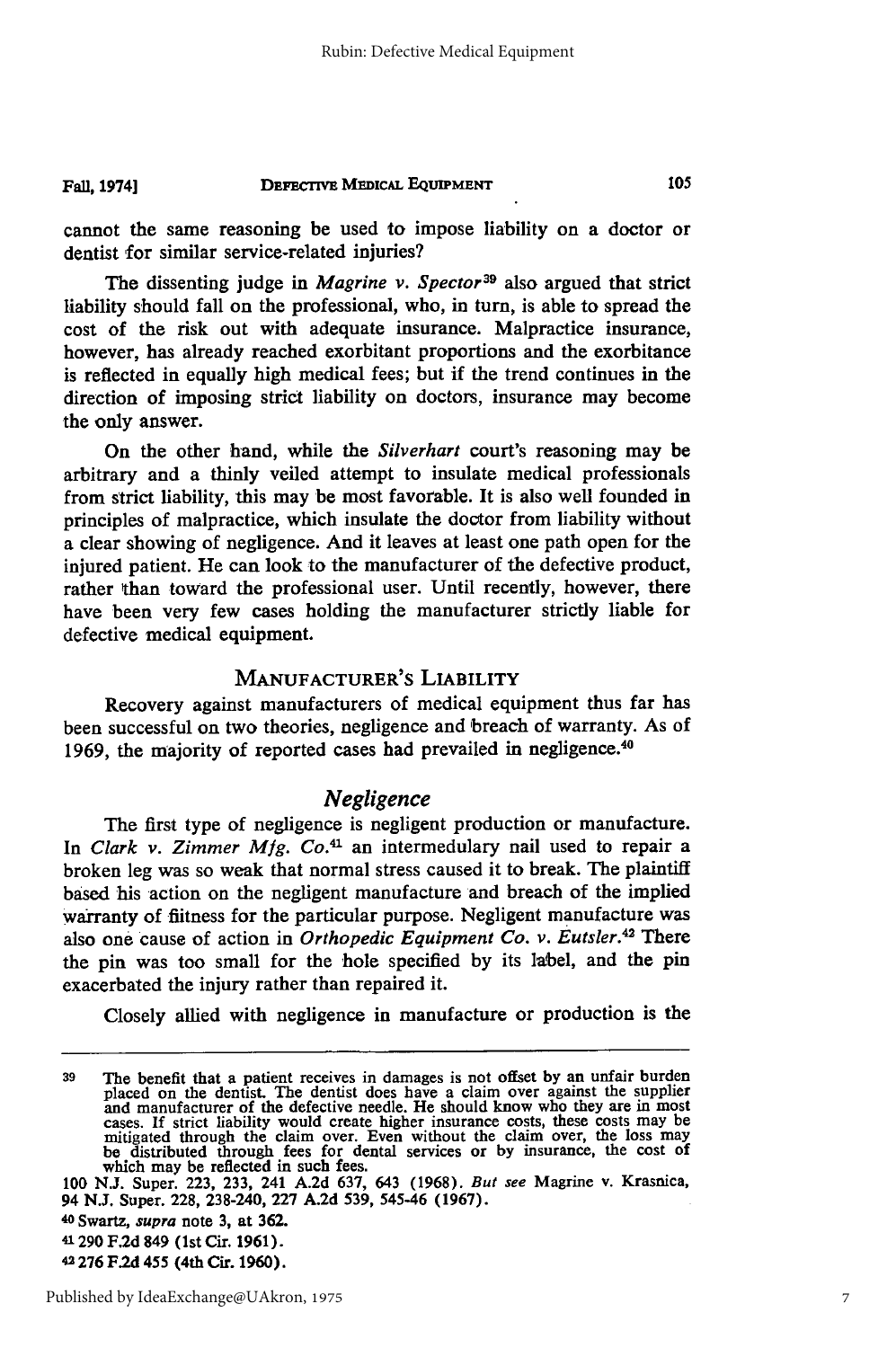**(VoL 8:1**

failure to inspect for defects. Whereas hospitals and doctors have a duty to inspect for patent defects, $43$  the manufacturer has an even greater duty which extends to latent defects. 44 Often this duty can be allocated **by** contract as it was in *Nelson v. Swedish Hospital.45* The equipment involved in that case was an X-ray machine, which, unlike an intermedulary pin, the hospital could have easily inspected. In *Nelson, the* manufacturer, **by** contract, had limited its responsibility to repair and replacement only. The warranty included defects in workmanship, but required the hospital to inspect the machine periodically and report to the manufacturer if any part needed attention. In the suit against the hospital, the plaintiff tried to bring in General Electric, the manufacturer, as a third-party defendant; but the jury found no negligence on the part of the manufacturer. The contract specifically spelled out the manufacturer's duties, as well as the hospital's, in regard to the equipment. **Of** course, a manufacturer cannot contract away liability for its own negligence, but the right to allocate certain duties, including inspection, is quite acceptable in regard to machinery, medical equipment being no exception.

Negligent design, which is usually a viable basis for an action involving many defective products, has very often been overlooked in actions involving medical products.<sup>46</sup> In several cases involving intermedulary pins,<sup>47</sup> the defect was related not only to the production, but also to the design of the pin or nail. The material used and the design of the product were inadequate for the type of stress the product was meant to withstand. The court decisions, however, make little mention of allegations of design defects. Nevertheless, where other negligence is hard to prove, a faulty design is often, because of the presence of inferior material or faulty workmanship, quite obvious in every product of a particular "batch."<sup>48</sup> In the intermedulary pin cases the defect was detectable in the metal, thus breach of warranty of fitness and negligent construction were successful arguments; but in *Chadwick v. Air Reduction Co.*<sup>49</sup> the defect involved the construction of the whole product. The injured party was an infant whose foot became lodged in the heating unit of an incubator. The defect was clearly a design problem, for the manufacturer has a duty

106

**49239 F. Supp. 247 (N.D. Ohio 1965).**

<sup>43</sup>Hospitals may have a duty **to inspect for certain less obvious defects.** *See* notes **20-23** and accompanying text.

**<sup>44</sup>Hine v. Fox, 89 So. 2d 13 (Fla. 1956).**

**<sup>4&#</sup>x27; 241 Minn. 551, 64 N.W.2d 38 (1954).**

<sup>46</sup>**Swart,** *supra* **note 3, at 368-69.**

*<sup>47</sup> See, e.g.,* **Clark v. Zimmer Mfg. Co., 290 F.2d 849 (1st Cir. 1961); Orthopedic Equip. Co. v. Eutsler, 276 F.2d 455 (4th Cir. 1960); Bowles v. Zimmer Mfg. Co., 277 F.2d 868 (7th Cir. 1960);** McKasson **v. Zimmer Mfg. Co., 12 111. App. 3d 429, 299 N.E.2d 38 (1973).**

**<sup>48</sup>***See Swartr, supra* **note 3; McKasson v. Zimmer Mfg. Co., 12 Ill. App. 3d at 435, 299 N.E.2d at 42, where testimony of two metallurgists supported the negligent design theory.**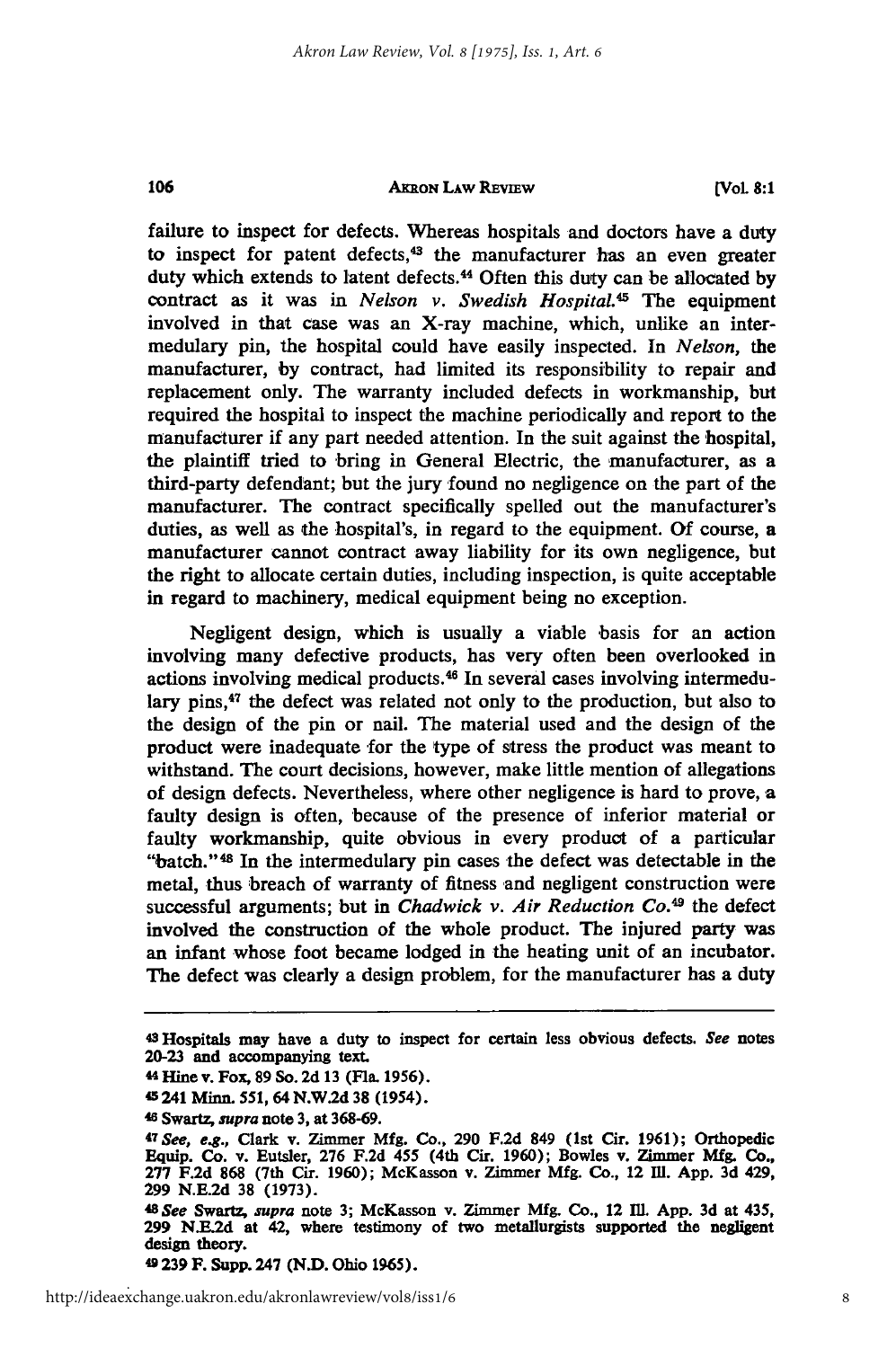#### DEFECTIVE MEDICAL **EQUIPMENT** Fall, **19741**

to create a product which is safe for its intended use. The very fact that the baby could get his foot caught shows that the design was not safe.<sup>50</sup>

Another much overlooked type of design defect-lack of durability in a medical machine--has not been discussed in any case found thus far.51 Durability is especially important when the product will be implanted in the human body, as with an intermedulary pin or an artificial pacemaker. In *Friedman v. Medtronics <sup>2</sup>*a pacemaker failed and caused the death of the patient. The action against the manufacturer of the pacemaker was based on express and implied warranties.<sup>53</sup> These facts might also provide a good vehicle for advancing a negligent design argument based on the lack of durability of the pacemaker. Perhaps because of the "exotic" nature of the equipment, the proper lifespan is not determinable. Still, some sort of reasonable expectation seems possible. Doctors, too, call for better durability in such products as well as better warning devices and standardization of designs to speed repairs. Because of the constant threat to the patient of pacemaker failure, great steps need to be taken to increase their reliability.54

The manufacturer has still another duty, which, if breached, is deemed negligence. While he is not the insurer of his product, he does have a duty to **warn** of any potential dangers involved with the use of the product.<sup>55</sup> These warnings, however, in the case of medical equipment, are intended for professional people who are deemed to be aware of the dangers. In *O'Connell v. Westinghouse X-Ray Co.*,<sup>56</sup> the doctor himself was injured, because he worked too close to an X-ray machine. He alleged that the manufacturer was negligent in not providing a guard rail and a better warning of the dangers of overexposure. The court reasoned, however, that the doctor himself was contributorily negligent for he knew of the danger and still did not keep the proper distance. While the manufacturer does have a duty to warn of potential dangers, it does not have a duty to insure against negligent misuse. Doctors often do know of the dangers inherent in some medical equipment, especially X-ray machines, but with some more complex types of equipment and with new products their knowledge may be just as limited as the lay public's.

One frustrating case involving the duty to **warn** is *McLaughlin v.*

*51 See* **Swartz,** *supra* note **3,** at **368-69.**

**<sup>5 0</sup> The reported case dealt only with a procedural** point-whether or not suit could be brought against a dissolved corporation for a claim arising prior to dissolution.

<sup>52345</sup> **N.Y.S.2d 637** (Sup. Ct., **App.** Div. **1973).**

**<sup>53</sup>A** new trial was granted after a verdict for the plaintiff because there was inadequate expert testimony and improper jury instructions.

**<sup>54</sup> For** a discussion of the problems in this area see Hellerstein, M.D., Hornster, M.D., **and Ankeney, M.D.,** *The Runaway Artificial Pacemaker: Report of a Case,* **62** OHIO **MED. J. 907 (1966).** <sup>55</sup> Friedman v. Medtronic, 345 **N.Y.S.2d 637** (Sup. **Ct, App.** Div. **1973).**

**<sup>56 288</sup>** N.Y. 486, 41 **N.E.2d 177** (1942).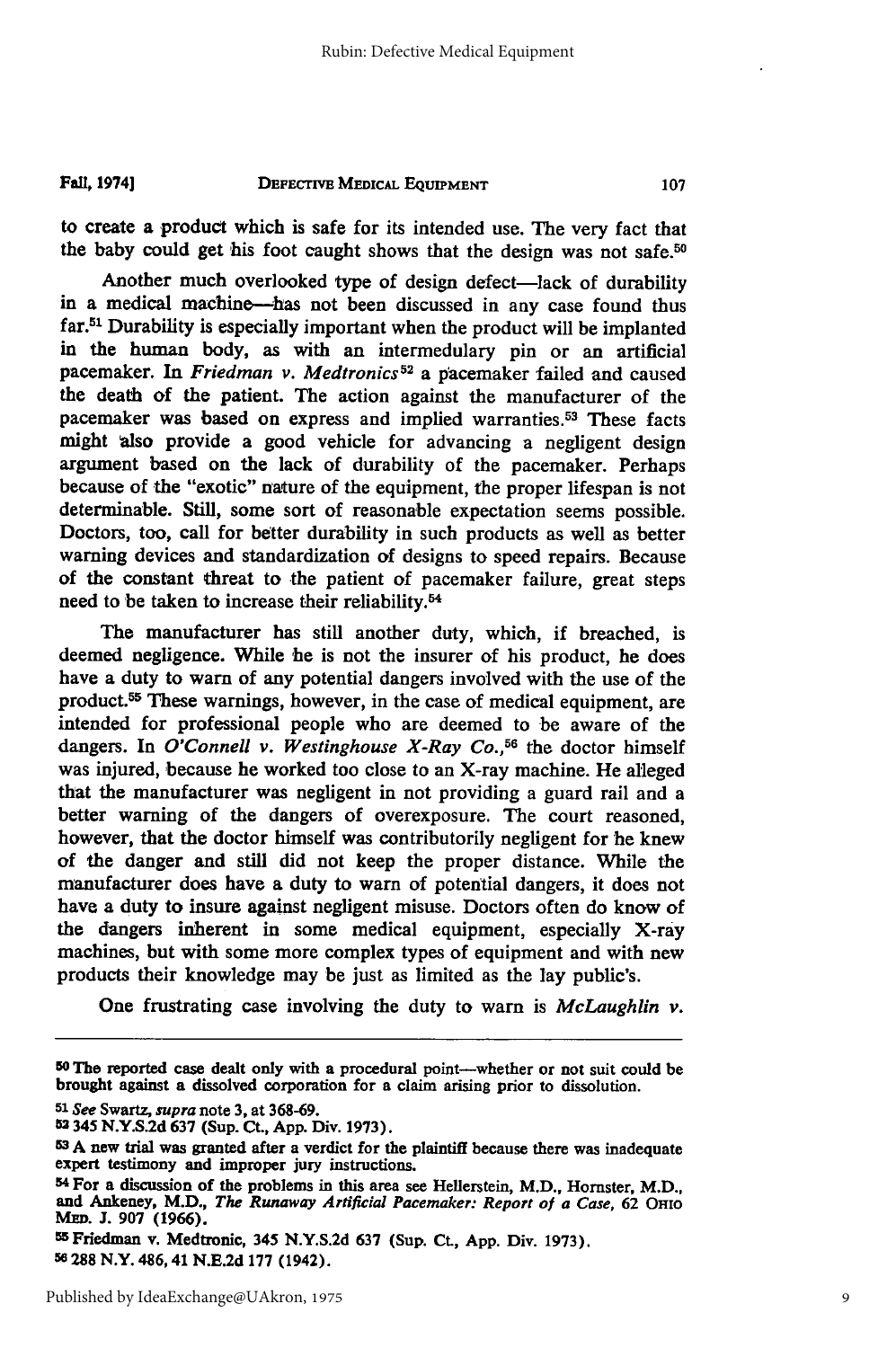108

**[Vol 8:1**

*Mine Safety Appliances Company.57* Although it is squarely in line with the duty to **warn** theories, it makes recovery for the innocent plaintiff impossible. The facts of the case are very unique. **A** child was rescued at a drowning scene **by** a firemen rescue squad. **A** nurse volunteered her services, and she used chemical heat blocks sold and supplied to the firemen to warm the child. The manufacturer had fully warned, demonstrated and instructed the firemen in the use of the equipment, which included proper insulation of the heat blocks. There was also a warning on the box which contained the equipment. However, in the emergency situation, the firemen removed the heat blocks from the box and failed to tell the volunteer nurse to wrap the blocks before placing them on the child. The words written on the blocks themselves said "Entirely Self Contained." Therefore, the nurse, not being aware of the dangers, applied the apparatus; as a result the child suffered terrible burns. The child's father sued the manufacturer on the theory of failure to warn adequately of the dangers inherent in the product. The appellate court held, however, that the firemen's intervening negligence in failing to convey the warnings to the nurse superseded any possible negligence on the part of the manufacturer. The manufacturer's warnings were deemed extensive and sufficient; thus, the duty then fell to the purchaser to reconvey the message.<sup>58</sup>

The dissent in the case advances the argument that the manufacturer should have foreseen use in an emergency situation and put the warning directly on the heat blocks themselves. Without such a warning, the blocks may be called inherently dangerous. The equipment was meant precisely for the type of use which the facts in the *McLaughlin* case suggest, and failure to convey the warnings to helpers was indeed quite foreseeable. The dissent's suggestion would not have eliminated the need for the extensive demonstration warnings given to the purchasers; but, in addition, would have required that the warning be printed on the product as well.<sup>59</sup> The dissent's argument seems more in line with the trend toward consumer protection, and with holding the one who creates the hazard liable. Because of the huge potential of these products for both healing and harm, extraordinary precautions must fall to the manufacturer to insure the proper use of the equipment. Ordinary standard cannot suffice where medical products are involved. But, as yet, the courts continue to adhere to the concept of "reasonable" standards of performance.

# *Breach of Warranty*

Turning now from negligence theories to breach of warranty, it is not unusual to find many of the same cases. This is to be expected, for if a product is negligently designed or manufactured it certainly will not meet

**57 11 N.Y.2d 62, 181 N.E.2d** 430,226 **N.Y.S.2d** 407 **(1962). <sup>58</sup>***Id.* at **71-72, 181 N.E.2d** at **435,226 N.Y.S.2d** at 414. *59 ld.* at *72,* **181 N.E.2d** at **436,226 N.Y.S.2d** at 415.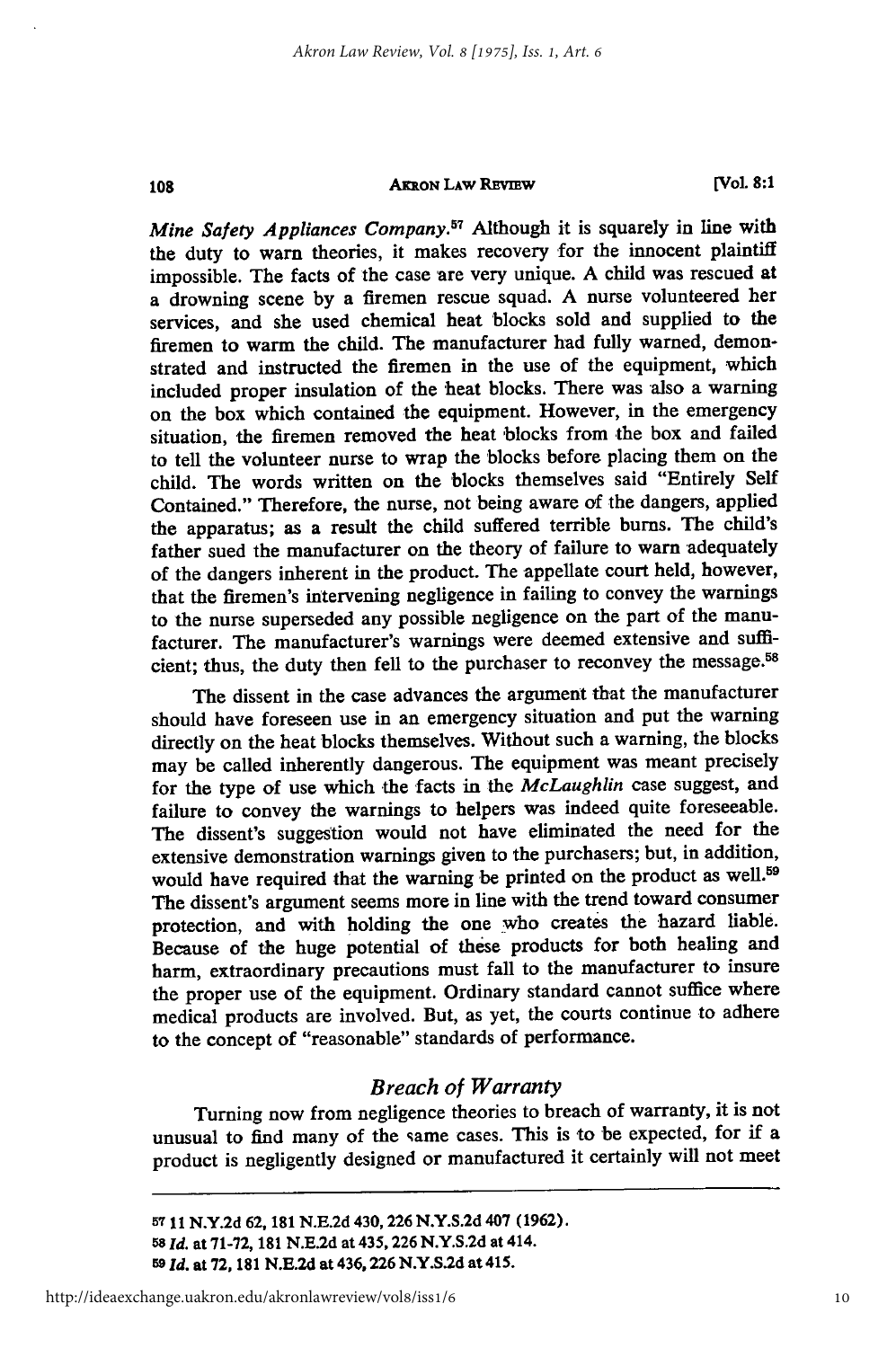#### **DEFECTIVE MEDICAL EQUIPMENT Fall, 19741**

merchantibility requirements. Furthermore, because the manufacturer knows exactly the type of use these products are intended for, the warranty of fitness for a particular purpose is usually applicable as well.

Very few cases deal with express warranties, because express warranties are usually intended for the buyer, in these cases the doctor or the hospital, not the injured patient.<sup>60</sup> Therefore, an express warranty action is not a very viable avenue of recovery for the injured plaintiff. In *Friedman v. Medtronic, Inc.,* the courts discussed the problem faced in suits based on express warranties this way:

In order for an express warranty to exist, there must be an affirmation of fact or promise by the seller, the natural tendency of which is to induce the buyer to purchase. Thus, for a buyer to recover for breach of express warranty, he must show that the warranty was relied on.<sup>61</sup>

Most of the successful suits based on warranty assert a breach of the implied warranty of fitness for a particular purpose. In addition, there is usually present an allegation of negligence on the part of the manufacturer, for when medical equipment is negligently constructed it cannot possibly be suitable for its intended purpose. The manufacturer clearly is aware of the intended use and even may have designed the product to meet some special need.<sup>62</sup>

Basing an action upon breach of the implied warranty of merchantibility is also a viable alternative, but is relied upon less often than the fitness warranty. The plaintiff in *Orthopedic Equipment Co. v. Eutsler63* relied on this warranty, as well as the negligence discussed above. The case involved mislabeling. An intermedulary pin was marked with the wrong dimensions, so that when the doctors drilled the hole for it to be inserted into, the hole was too small. When the nail was inserted, it caused further injury and eventually the loss of the leg. Since the mislabeling of a medical device is a violation of the Federal Food, Drug and Cosmetic Act, 64 this was deemed negligence per se. In addition, the product did not comply

**61345 N.Y.S.2d 637,** 643 (Sup. Ct., **App.** Div. **1973).**

**62ee** Bowles v. Zimmer **Mfg.** Co., **277** F.2d **868** (7th Cir. 1960), holding the manufacturer of a defective intermedulary pin liable for negligence in manufacture and breach of warranty for fitness.

**63276 F.2d** 455 (4th Cir. **1960).** 64 21 **U.S.C.A.** §§ **301-392 (1972).**

109

**<sup>60</sup>**The privity problem has been alleviated somewhat **by UNIFORM** COMMERCIAL **CODE** § **2-318 (1966** version). Courts have extended the intended user theory of section **2-318** to include patients injured **by** faulty medical equipment. While it is only dicta, the court in Ribando v. American Cyanamid Co., **37** Misc. **2d** 603, **235 N.Y.S.2d** 110 (Sup. **Ct.** 1962), put it quite succinctly:

The court is mindful of the limitations imposed by the rule of privity in breach<br>of warranty actions, but was of the opinion that patients, for whose use<br>hypodermic needles are purchased by their doctors, belong in the sam Ribando, *supra* at 604, **235 N.Y.S.2d** at 111.